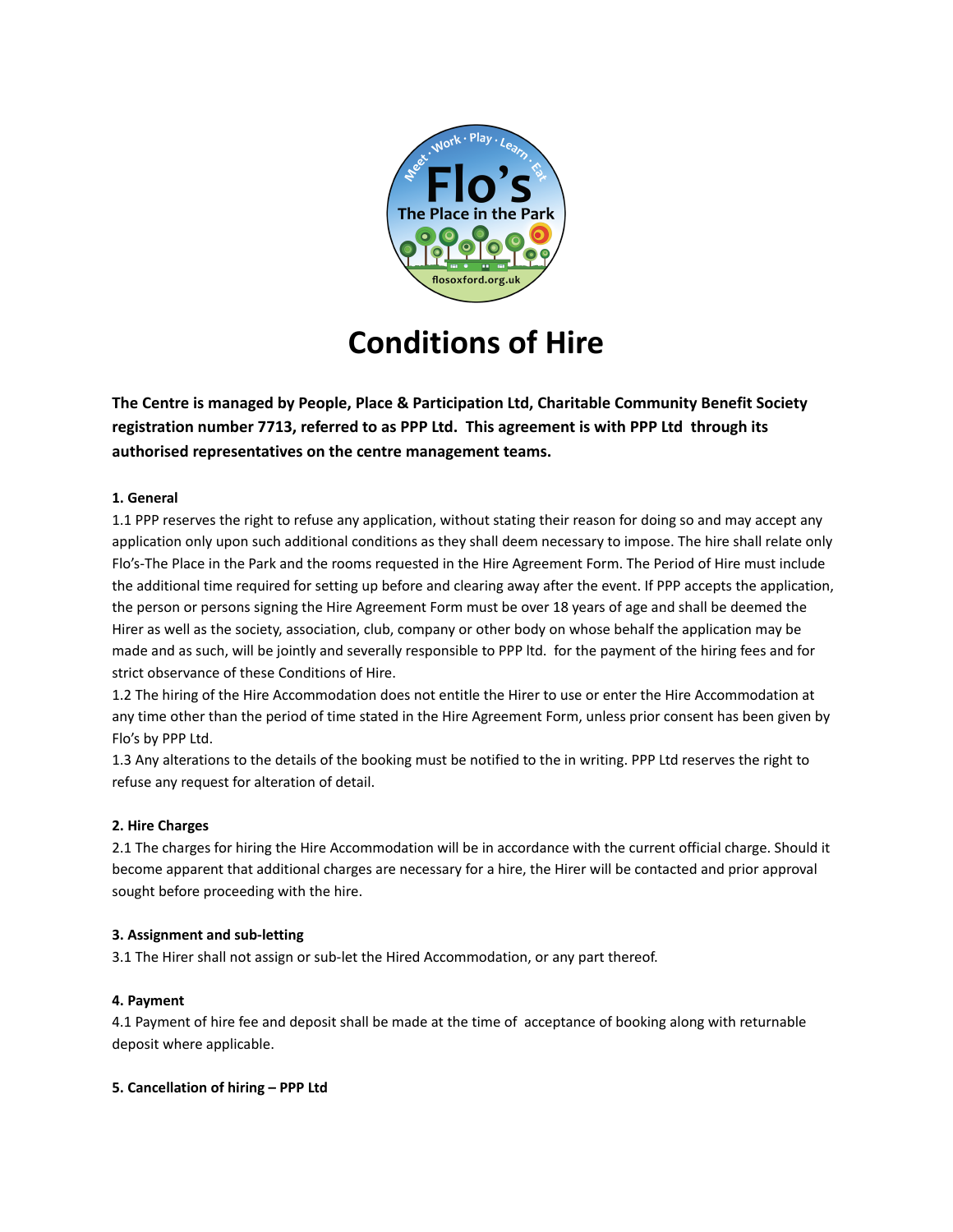5.1 If the Hirer wishes to cancel the booking before the date of the event, PPP Ltd retains 100% of the booking fee if the cancellation is made with fewer than 47 days (96 hours) notice before the event. The hirer must send notice to cancel by emailing [bookings@flosoxford.org.uk](mailto:bookings@flosoxford.org.uk) or cancelling using the booking system.

5.2 PPP Ltd reserves the right to cancel the hiring:

(a) In the event of a breach, or anticipated breach, of any Conditions of Hiring including any special conditions imposed by PPP Ltd or

(b) If at any time prior to the commencement of the event, it shall appear to PPP Ltd that the Hirer has made a material omission from, or misstatement in, the Hire Agreement Form, or

(c) If the event is likely to be objectionable or undesirable or could cause a breach of the peace or any risks identified in the event are not being properly controlled by the Hirer with the potential result of injury to a participant or could cause damage to the Centre, or

(d) If at any time prior to the commencement of the event, the detailed particulars referred to in clause 1 hereof have not been supplied or, if supplied, have not been approved by PPP Ltd. or

(e) For any other reason that is beyond the control of the PPP Ltd, such as; Force Majeure, industrial action, strikes, lockout, riots, civil commotion, fire, explosion, flood, terrorist threat, radioactive contamination, or if there has been a breakdown of water, gas or electricity supply, water leakage or any accident, incident, or other occurrence, requiring the closure of the building.

#### **6. Good order in hired accommodation**

6.1 No animals are allowed in the Hire Accommodation except guide dogs for the blind / assistance dogs.

6.2 The Hirer is responsible for maintaining adequate control, supervision and quiet and orderly conduct of the Hire Accommodation, entrances and egress.

6.3 The Hirer must provide suitable and sufficient attendants as requested by the PPP ltd or any licensing requirements.

### **7. Care of the accommodation**

7.1 The Hirer must take care of and shall not cause any damage, or permit or suffer any damage, to be done to the Hire Accommodation or any equipment or furnishings of the building.

7.2 No bolts, nails, tacks, screws, pins, hooks, strong adhesive or other such objects shall be used in any part of the building.

7.3 No alterations or additions of any description may be made to any of the fittings, apparatus, or furnishings of the building, without first obtaining the consent of and complying with the requirements of PPP ltd

7.4 No posters or announcements of the event may be displayed on the premises without the PPP Ltd's explicit consent.

7.5 Chairs, tables, furniture and equipment, whether already in the Hire Accommodation or brought into it by the Hirer shall not be used or placed otherwise than as may be approved by PPP Ltd

7.6 Clear and free access must be maintained in all gangways, fire doors, fire aisles, fire fighting equipment, disabled access areas, corridors, vestibules, entrances, exits and staircases.

7.7 The Hirer shall not interfere in any way with any meter, installed cabling or pipe work, switchboard, water or gas or electricity fittings, seating system, staging, or building fixture and fittings.

7.8 The Hirer shall not adjust, move or operate any lighting, sound or technical equipment, without the consent of PPP Ltd. Please let us know if you are going to be bringing in or using any equipment.

7.9 No compensation will be accepted, or compensation paid, by PPP Ltd in the event of loss or damage being suffered by the Hirer on account of the failure of the lighting, heating or any other equipment.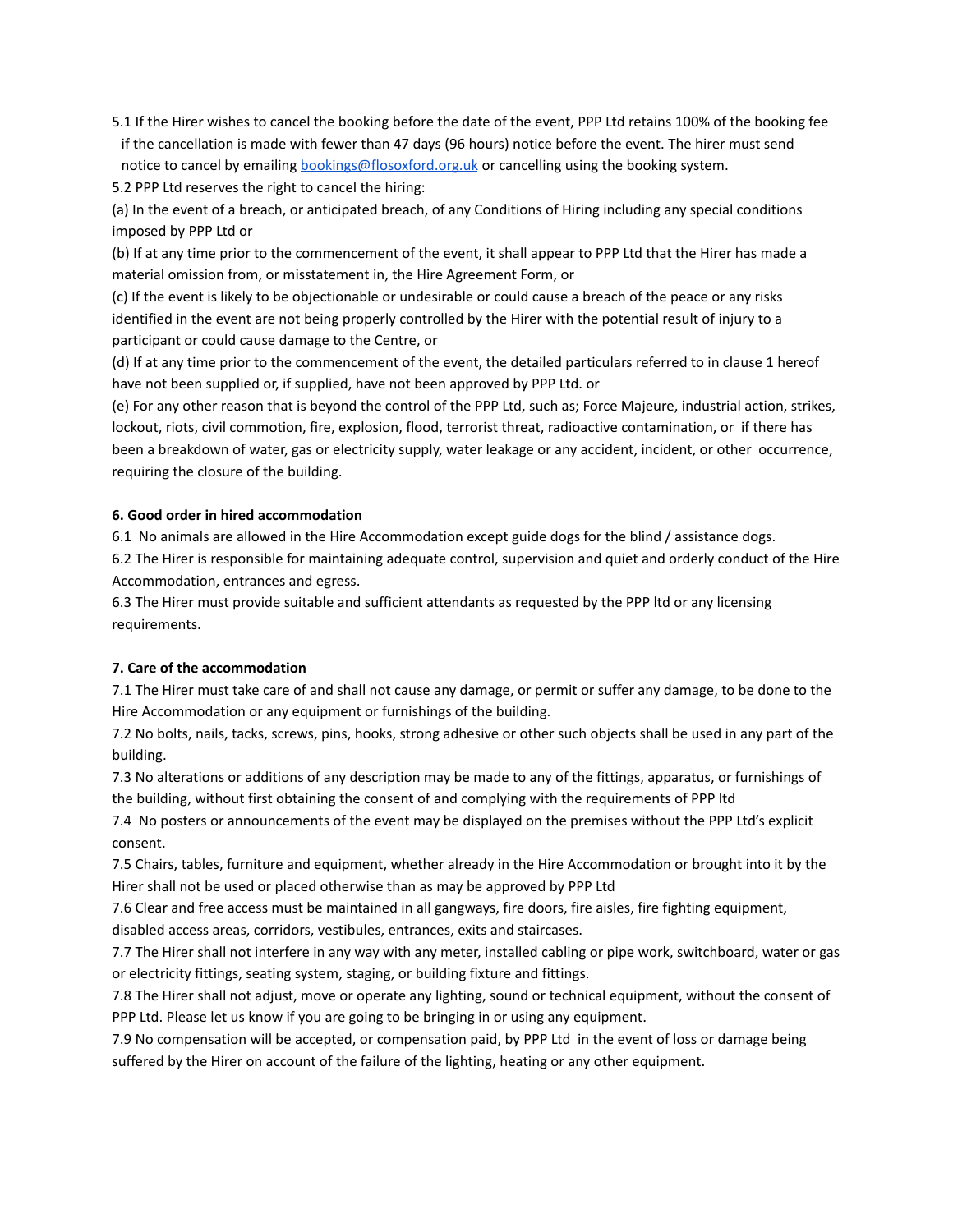7.10 The Hirer shall leave the Hire Accommodation in as good order and in as clean a condition as at the commencement of the hiring and if default is made the Hirer shall pay to PPP Ltd a reasonable charge for putting the Hire Accommodation in order.

7.11 Unless the Hirer shall show before the commencement of the Period of Hire that any part of the property is already damaged, property shall be deemed to have been undamaged at the commencement of the Period of Hire.

7.12 Any damage must be reported to Flo's staff team within 24 hours, and it is at the discretion of the managers if any fee shall be charged.

### **8. Hazards, fire hazards and electrical goods**

8.1 The Hirer must submit a risk assessment of any additional materials or actions that might introduce a hazard or increase any risk and should submit a risk assessment for their activity.

8.2 All equipment and materials provided by the Hirer must be rendered non-inflammable and so maintained, failing which, the use thereof is prohibited. No compressed gas or inflammable substance shall be brought into, or used in, the Hire Accommodation.

8.3 Any flammable materials that have been flame-proofed require satisfactory certification and documentation. 8.4 PPP Ltd reserves the right to impose such further, or other, conditions which, having regard to the particular hiring, it may consider necessary in the interest of public safety.

8.5 In no case, will naked flames be permitted in any part of the Hire Accommodation.

8.6 Any mains electrical items provided by the Hirer must have a valid Portable Appliance Test Certificate less than 12 months old and available for inspection.

8.7 The Hirer is responsible for providing first aid in the Hire Accommodation

8.8 The Hirer is responsible for ensuring that a safe number of people are admitted to their event, this number should be based on fire regulations (details of which can be provided by PPP Ltd's representative) and what the Hirer in their professional opinion deems to be safe number of people for the activity they are providing and the size of the room based on their risk assessment.

**9. No smoking policy:** Smoking is strictly forbidden throughout the Centre and its grounds at any time.

### **10. Insurance and liability**

10.1 Any items brought into the Centre are at the Hirer's own risk. PPP Ltd will not take responsibility for any expenses incurred as a result.

10.2 Should any damage be done to buildings, fittings, apparatus or furniture, the expenses of making good the same shall be borne by the Hirer. PPP Ltd shall be the sole judge of the damage done and the amount thereof. Any articles or things belonging to PPP Ltd that may be found to be lost or missing from the Hire Accommodation during or after any hiring shall be paid for by the Hirer. A deposit or guarantee of security against any such loss or damage will be demanded if thought necessary in the opinion of the centre manager

10.3 The Hirer shall indemnify PPP ltd against all claims, demands, actions or proceedings, in respect of: (a) any damage to, or loss, theft or removal, of property in the building belonging to any person other than PPP Ltd or its representatives.

(b) any loss or damage suffered or sustained by any person in consequence of the death or injury to any person howsoever or whomsoever caused, which shall occur while such person is in or upon the Hired Accommodation, or arise from any accident or occurrence which shall occur while such person is in, or on, any part of the Centre. 10.4 The Hirer's attention is directed to the centre's Health & Safety policy statement and codes of practice with which the Hirer and their employees and agents will be expected to comply with, while using the Hired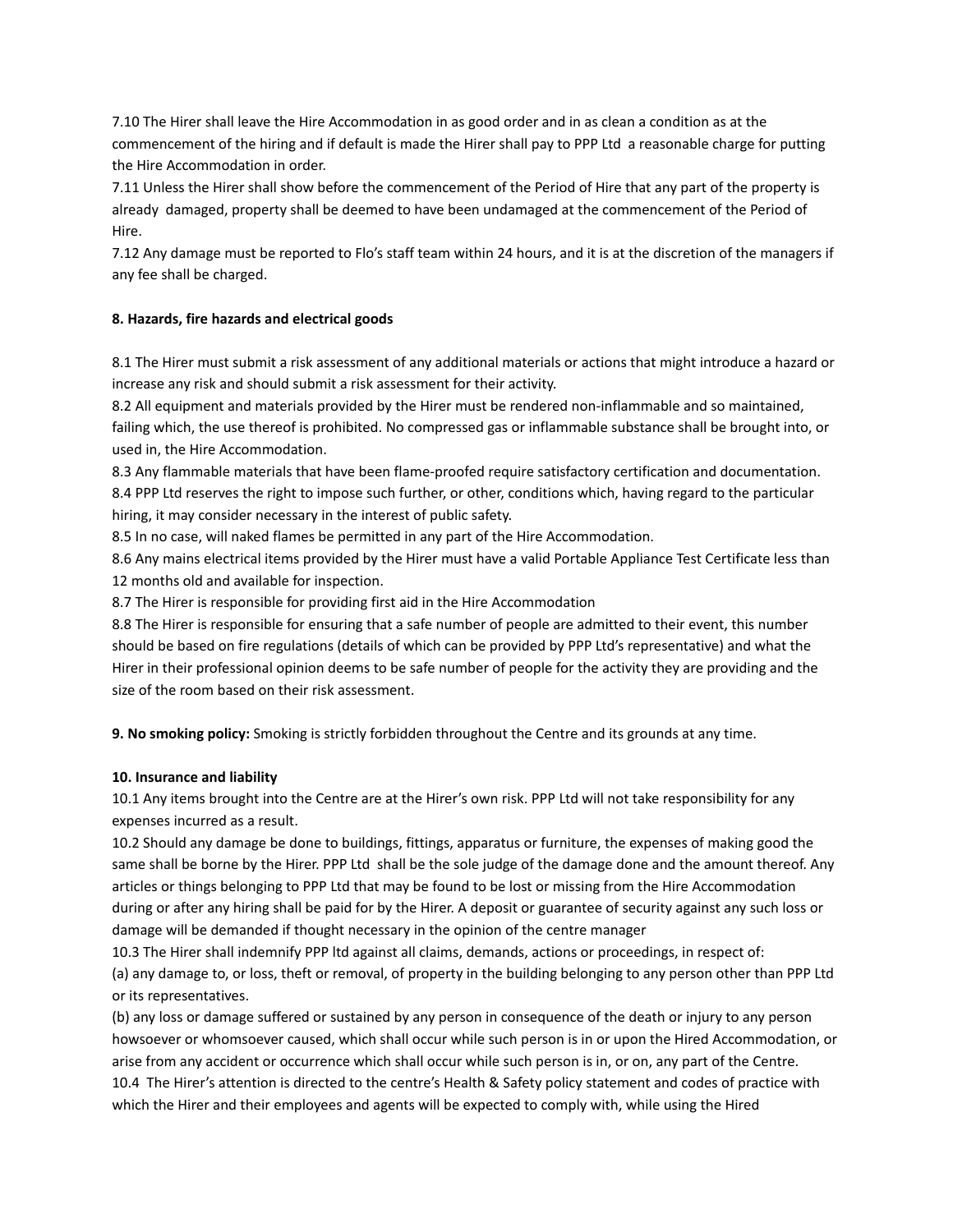Accommodation. A copy of these is open for inspection at the centre during the normal hours of business. The Hirer is urged to refer to these and ensure that safe working practices are adopted at all times when in the building. 10.5 *Applicable to hirers who are an organisation or a constituted group:* Hirer must have a valid certificate of Third Party Public Liability Insurance and Employee Liability Insurance (if applicable). The Hirer must affect their own insurance to cover liability arising from their activities whilst they are using the Hire Accommodation. This must be produced to PPP Ltd's authorized representative on demand and PPP Ltd reserves the right to cancel the hire, without notice, if satisfactory insurance cover cannot be produced.

10.6 The Hirer shall indemnify and keep indemnified, PPP Ltd and Flo's staff from and against all actions, expenses, claims, damages and demands, whatsoever and howsoever arising from, or in consequence of, the non observance, or non-performance, of any of the conditions and provisions hereof by the Hirer or by any person entering, or being in, the building or any part thereof, at any time during the period which the Hirer shall use, or have the right to use the same, or any act or omission by the Hirer or his agents or servants.

### **11. Property of the Hirer**

11.1 All items brought or sent to the Hire Accommodation by the Hirer must be unloaded, placed in position and removed by persons employed by the Hirer. Heavy goods or furniture must not be brought into the Centre without the consent of PPP Ltd. The Hirer shall remove all items belonging to them before the end of the Period of Hire, unless otherwise agreed, failing which, they shall be liable to be charged at the appropriate hourly rate for every hour, or part hour after the time, that such items are left in the Hire Accommodation. In addition, PPP Ltd. may arrange for the removal and storage of such items left in the Hire Accommodation and the Hirer shall pay for the cost of PPP Ltd. doing so.

11.2 PPP Ltd .shall not be liable to the Hirer in respect of any loss or damage to the Hirer's property in undertaking such removal and storage.

11.3 Any items left in, or about, the Hire Accommodation without the written consent of PPP Ltd will be disposed of at the Hirer's expense and without any liability for any loss or damage to the Hirer.

### **12. Right of entry**

12.1 PPP Ltd reserves the right of entry for their trustees, staff and contractors, or any duly authorised parties such as Police Officer on duty, member of Ambulance service, Fire Brigade or safety officer to access to all parts of the Hire Accommodation at all times.

12.2 PPP Ltd reserves the right to refuse admission to, or remove from the Hire Accommodation, any person or persons without stating any reason therefore. PPP Ltd shall not be liable to pay any refund or compensation arising from such exclusion.

### **13. Licences and permissions**

13.1 The Centre is NOT licensed for the sale of intoxicating liquor, public entertainment and theatre. Such licences must be obtained by the Hirer, but only with the written agreement of PPP Ltd

13.2 The Hirer shall observe any conditions made by the PPP Ltd, Oxfordshire County Council, the Fire Officer or other authority as to stage plays and number of persons to be admitted, arrangement of seat gangways and any other related matter.

### **14. Safeguarding**

14.1 Organisations which are hiring rooms at Flo's in order to provide a service are expected to have their own safeguarding policies.

14.2 It is a requirement that any allegation about inappropriate behaviour from any adult employed or volunteering for the hirer is referred to: